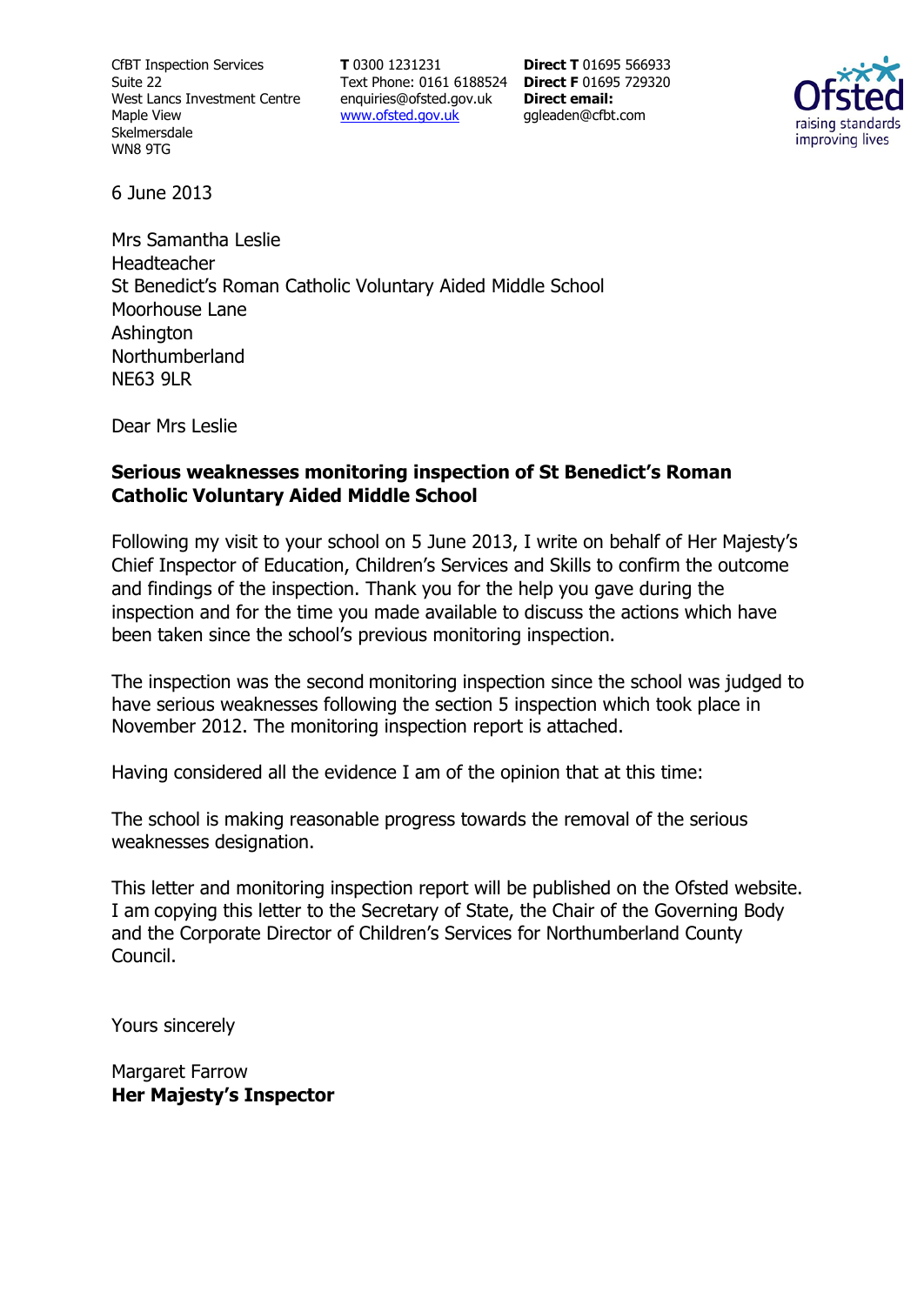# **Annex**

## **The areas for improvement identified during the inspection which took place in November 2012**

- Improve the quality of teaching in mathematics in order to rapidly accelerate pupils' progress and raise their achievement by:
	- revising how staff are allocated to teaching groups to reduce the impact of non-specialist teaching
	- assessing the performance of all teachers in the subject to identify where improvements are needed and setting targets for individual staff to improve
	- providing training to improve teachers' subject knowledge, assessment methods and understanding of the levels at which pupils are working
	- insisting that staff have higher expectations of pupils' work and output in lessons
	- expecting staff to mark pupils' work regularly so that they discover errors in pupils' working methods and understanding
	- providing more practical resources and problem-solving activities so that pupils are able to work out things for themselves.
- Increase the proportion of good and better teaching in other subjects by:
	- improving the accuracy with which teachers assess pupils' learning so that they have the correct expectation of what all groups of pupils can do and especially provide good challenge for the most able
	- ensuring that the needs of the less-able pupils are well understood and that appropriate methods are used to develop their confidence to succeed by providing work that allows them to get on with their work at a good rate and find out things for themselves.
- **IMPROVE leadership and management by:** 
	- training and supporting the head of mathematics so that he has a good understanding of how to set and check targets to improve performance in the subject
	- supporting the head of mathematics to manage the work of non-specialist teachers
	- improving the rigour of school leaders' lesson observations by focusing on how well all groups of pupils learn and make progress during lessons rather than on what teachers do
	- ensuring that work in pupils' books guides judgements of the quality of teaching over time and checking work regularly to ensure pupils make consistently good progress in all their learning
	- developing governors' understanding of all data about pupils' performance, including published data, and of the school's procedures for checking on progress so that the governing body is able to robustly challenge the school over performance in different subjects and that of different groups of pupils.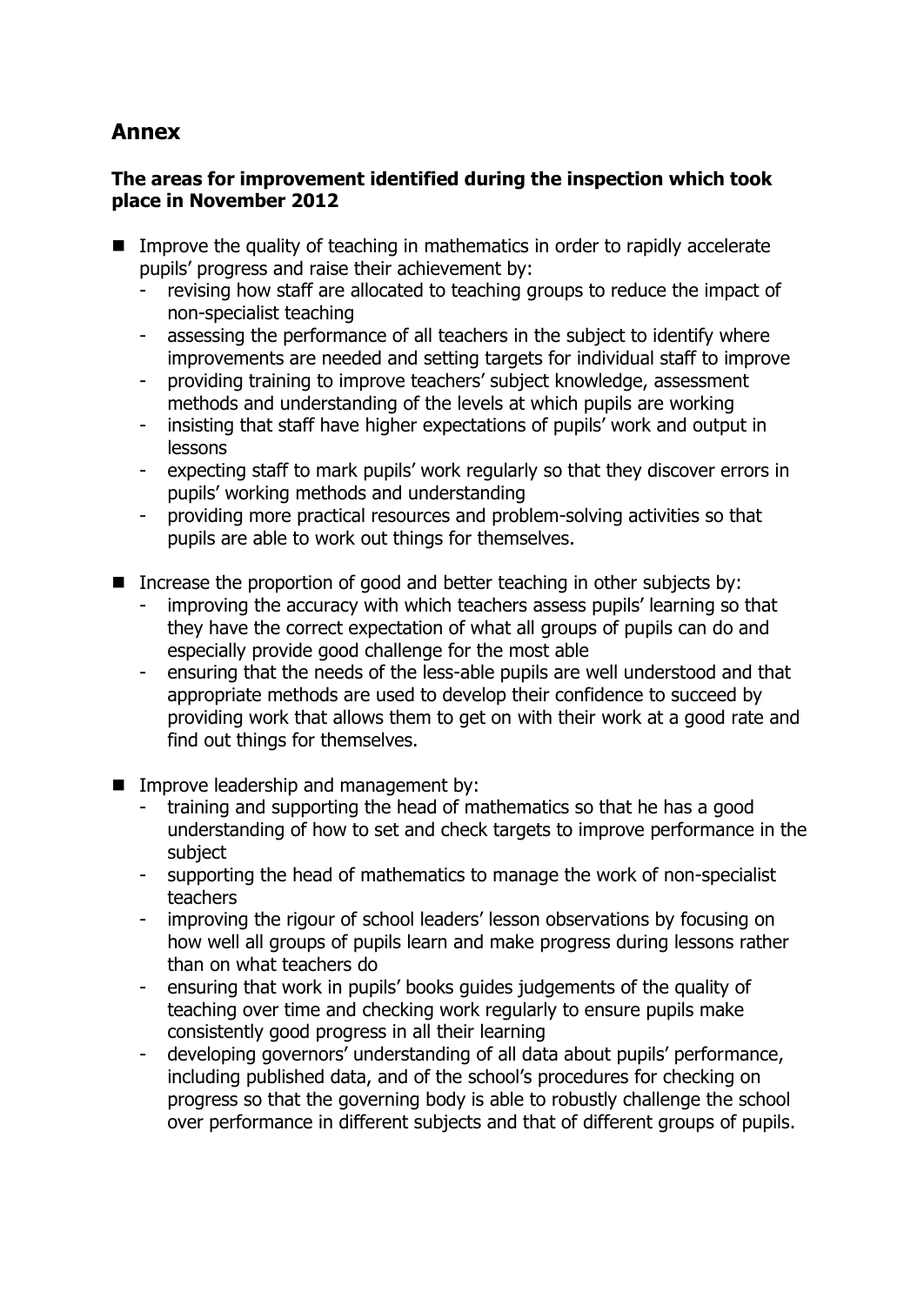## **Report on the second monitoring inspection on 5 June 2013**

# **Evidence**

During this inspection the inspector held meetings with the headteacher, other senior leaders and middle managers, a group of pupils, the Chair and Vice-Chair of the Governing Body and a representative from Northumberland County Council's school improvement service. The headteacher and inspector observed four lessons together. The inspector looked at a range of information including, the post-Ofsted action plan and reviews of the plan, information about pupils' achievements across the school, pupils' books in lessons observed, minutes from recent governing body meetings and local authority Steering Group minutes.

## **Context**

Since the last monitoring inspection two teachers have returned from sickness absence. Currently one teacher remains on long-term sickness leave. Governors have had further discussions with the Department for Education and have formally requested not to become an academy. They are awaiting a response from the department. Proposed additional funding from the National College of School Leadership for the work of the National Leader of Education and her expert mathematics teachers has not been forthcoming; the local authority is funding this support. The Steering Group meetings, set up shortly after the inspection to monitor progress of the post-Ofsted action plans, have moved from fortnightly to threeweekly. The meetings include the Chair and Vice-Chair of the Governing Body, local authority officers and the headteacher.

### **The quality of leadership and management at the school**

The headteacher, her senior team, the governing body and staff have been energised by the drive for improvement, to be removed quickly from serious weaknesses and be a good and then outstanding school. The building blocks the headteacher put in place immediately after the inspection and actions being taken are making a positive difference to the quality of teaching and to pupils' progress. The post-Ofsted action plan has been sharpened further to make sure success criteria are precise and to enable governors to hold those responsible for carrying out actions more accountable for the impact of their work. Senior and middle leaders report they are improving their skills in observing teaching, scrutinising pupils' work, teachers' planning and assessment information to check the impact of teaching on pupils' learning and progress in lessons and over time. The headteacher's observations of teaching and lesson observations conducted during this visit indicate the quality of teaching across the school is improving and the proportion that requires improvement is declining. Pupils' books seen show pupils are making better progress over time. The headteacher knows that more work needs to be done to ensure all teaching is as good as the best in school. Actions being taken include sharing more widely the good practice in teaching across the school, teachers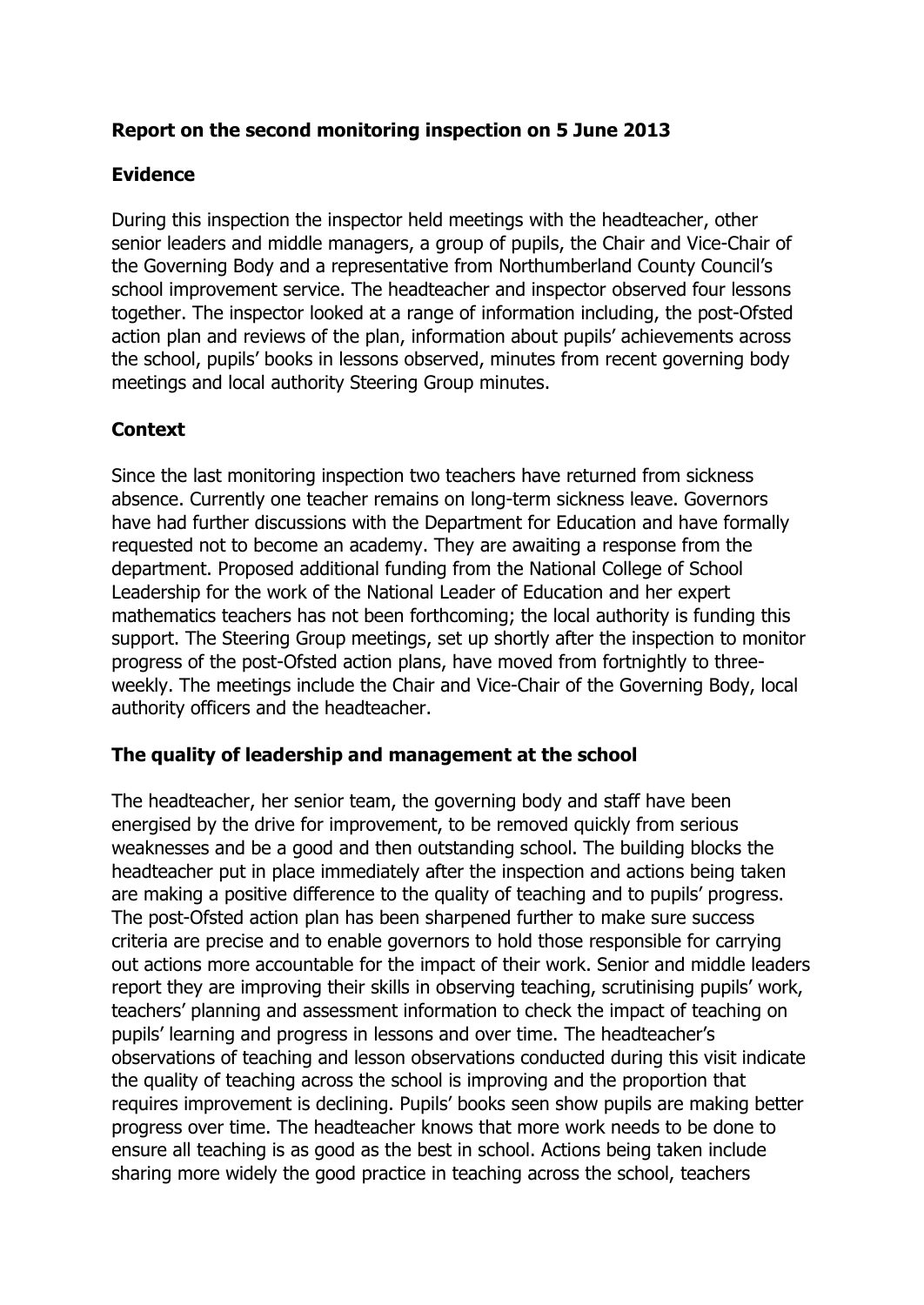working together, a range of training and development activities and more robust performance management arrangements. Such actions alongside the good support from Sacred Heart Catholic High School are improving the leadership of mathematics and hastening the progress pupils are making in the subject.

Improvements to the way teachers check how well pupils are doing in class mean they now have regular information about pupils' current levels of ability. This information is increasingly being used to plan activities to meet the different needs of pupils in lessons. The headteacher is aware that some teachers are not using this information well enough yet and she is continuing to train and coach staff in its better use. Senior staff also use this information in the formal meetings they now have with teachers to check the progress of individual pupils and to identify what other actions teachers need to take if someone is starting to fall behind. Senior staff report that they are being more challenging in these meetings when issues of concern arise and are beginning to hold staff to account for the achievements of pupils they teach more effectively. They know there is more work to do to make sure all teachers tackle the gap in achievement between boys and girls and pupils known to be eligible for free school meals and other pupils.

The governing body has been strengthened by the new governors appointed after the inspection. As a group they have reviewed their own strengths and weaknesses. They quickly received training to fill gaps in their knowledge and improve their understanding of the kind of data information they need to check how well pupils are doing and to challenge leaders more successfully. They now receive a wide range of assessment information about pupils' progress, including that of different groups of pupils, such as those entitled to free school meals and other groups at risk of underachieving. Governors are much more involved in the life of the school; each member is linked to a subject leader who reports on their subject in detail. Governors now have a regular programme to monitor the work of the school including the outcomes of the headteacher's and the senior team's monitoring of the quality of teaching. Minutes of meetings and reports show that the governing body is offering increasingly successful challenge to the headteacher and her staff on the progress of different groups and in ensuring actions in improvement plans are making a difference to the quality of provision for pupils across the school. A small group of governors attend the local authority Steering Group that monitors the progress of the action plan every three weeks. Minutes of these meetings identify the detailed discussions they have with the headteacher and the local authority on progress towards completing the actions in the plans. Minutes also show that occasionally discussion has focused on peripheral issues and what has been done, diverting representatives away from the core business of monitoring the impact of the actions that have taken place. Governors are now more confident about monitoring and have already decided to tackle this at the next meeting.